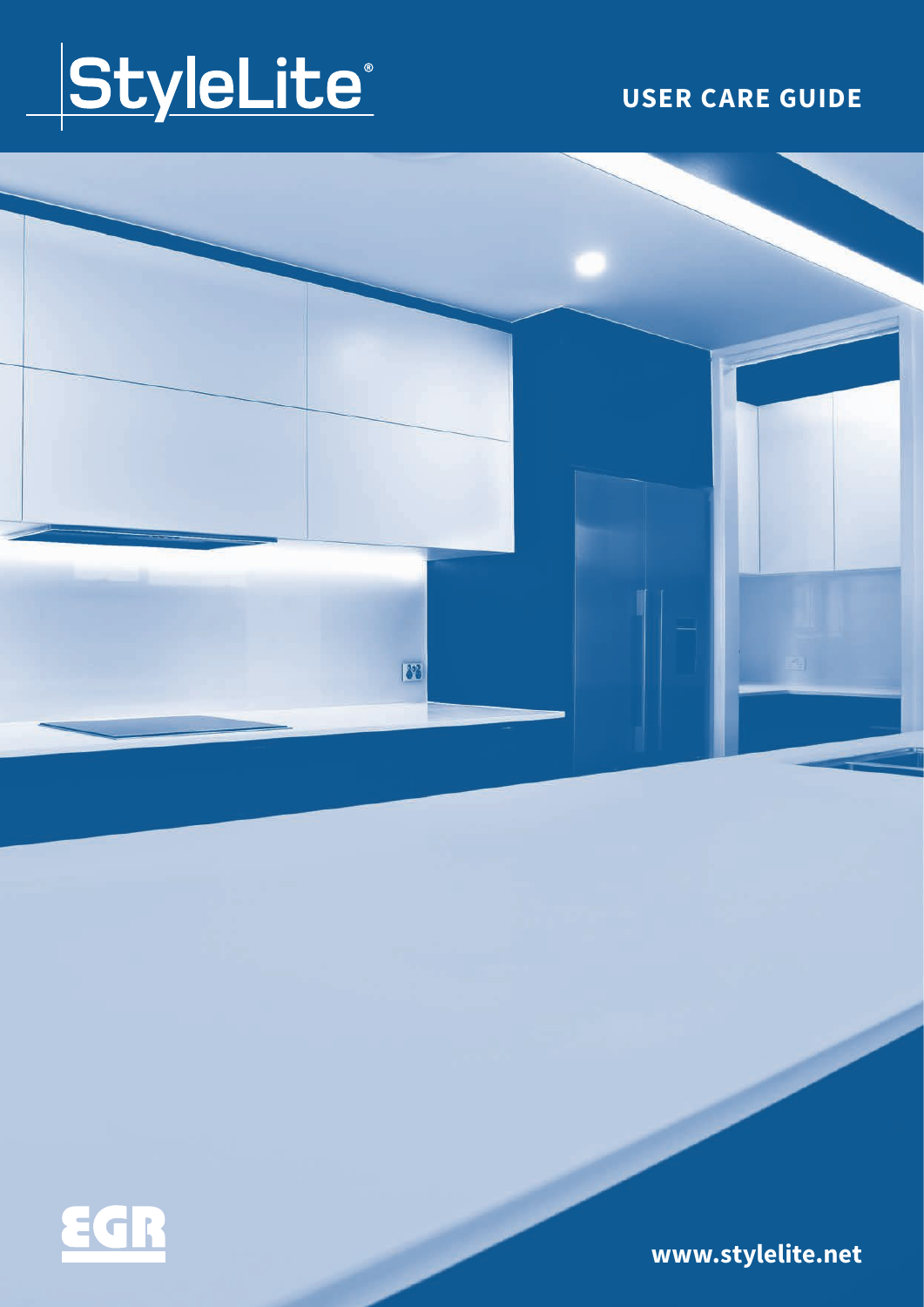

**EGR Building Products Division 40 Machinery St, Darra Brisbane, Queensland 4076 Australia**

**Phone: +617 3718 1100 Fax: +617 3217 0295 Email: info@stylelite.net**

**© Copyright 2015 / Patent Pending Oakmoore Pty Ltd trading as EGR.** 

1. EGR expressly disclaims any representations or warranties of any kind, whether express or implied, as to the accuracy, currency, completeness and/or the merchantability of the merchantability of the merchantability of t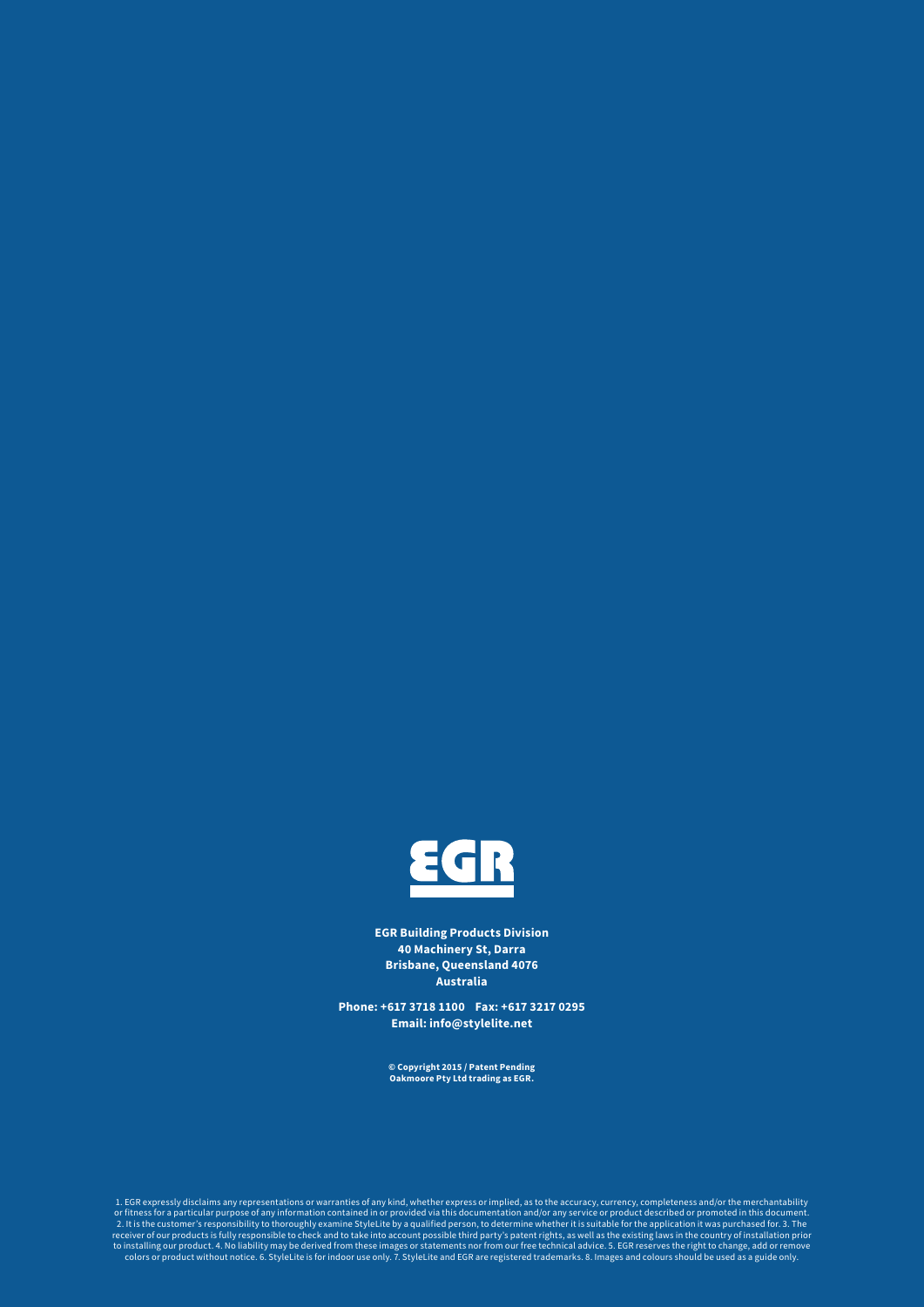

**Congratulations on purchasing your Australian made high-quality StyleLite® products. Here are some handy hints to help with care and maintenance.**

For further enquiries visit **www.stylelite.net** or contact your nearest StyleLite distributor.

#### **Contents**

| Environmental Statement (1999) (1999) (1999) (1999) (1999) (1999) (1999) (1999) (1999) (1999) (1999) (1999) (1 |  |
|----------------------------------------------------------------------------------------------------------------|--|
|                                                                                                                |  |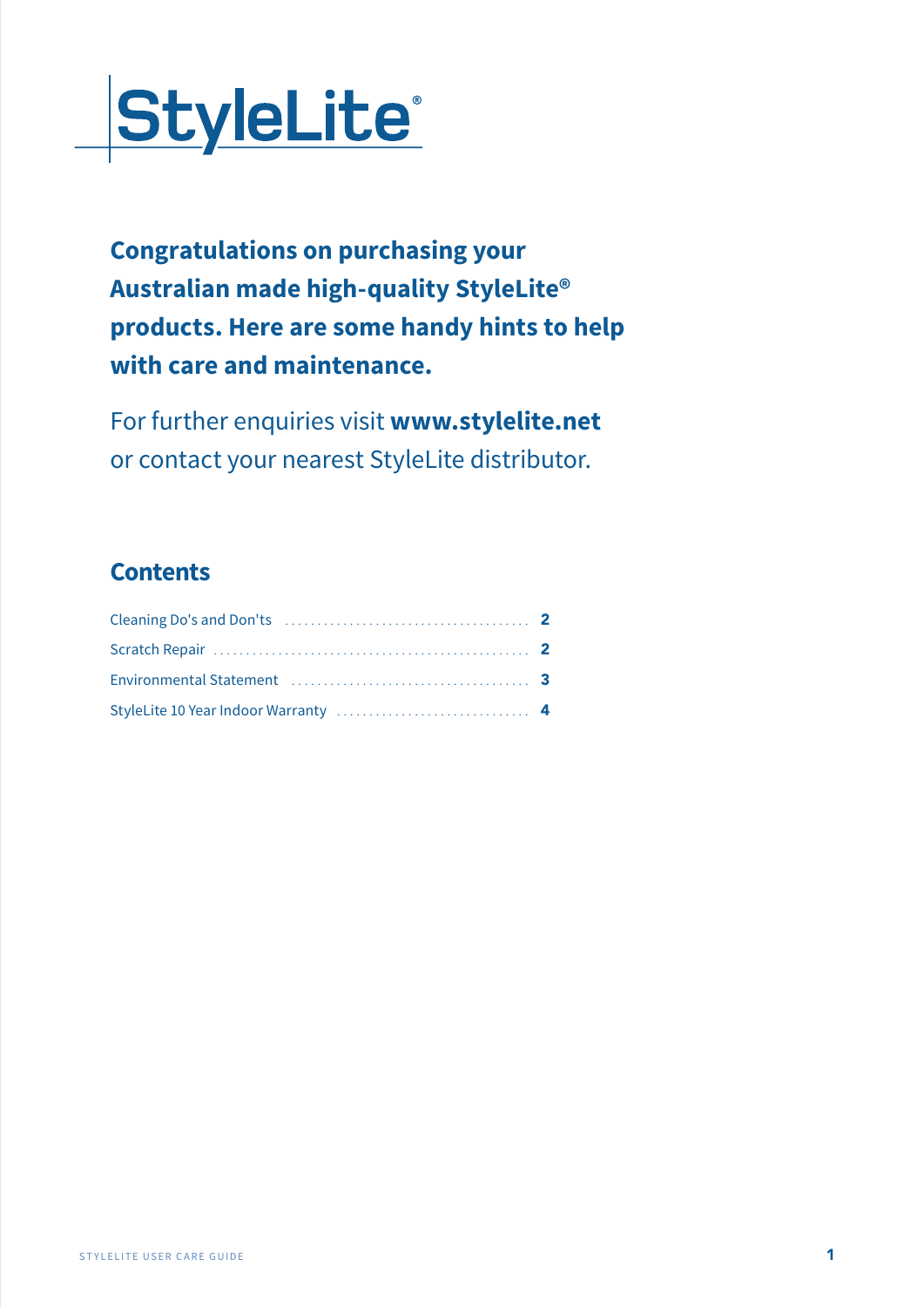# **Cleaning Do's and Don'ts**

**StyleLite products can be cleaned simply using a wet microfibre cloth or chamois with non-abrasive soap.**

#### **Do Use**

- ✔ Clean wet microfibre cloth
- ✔ Clean wet chamois
- ✔ Novus No. 1 polish used often
- ✔ Non abrasive soap and detergent
- ✔ Warm water

#### **Don't Use**

- ✘ Paper towel
- **X** Dry wipe at any time
- ✘ Brushes, scourers or scrapers
- ✘ Abrasive cleaners
- ✘ Thinners or Methylated Spirits

# **Scratch Repair**

**The StyleLite surface becomes more scratch resistant over the first few days after the removal of the protective film.**

**This process can be accelerated by lightly polishing the StyleLite surface immediately after the masking film is removed using Novus**® **No. 1 or Plexus**® **plastic polishes with a clean microfibre cloth.**



**Please Note** The repair advice below applies only to StyleLite High Gloss products.

#### **General Cleaning**

Apply Novus® No. 1 Plastic Polish, Plexus® Plastic Polish or warm soapy water and wipe using a clean microfibre, soft cloth or damp chamois.

#### **Removing Marks and Light Scratches**

Apply Novus® No. 2 or a good quality liquid polish (e.g. 3M™ Finesse-It™ II, Kitten® Polishing Wax) and using a damp, clean microfibre or soft cloth, polish in a circular pattern. Then remove polish using General Cleaning procedure above.

#### **Removing Heavier Scratches**

Apply Novus® No. 3 or a good quality fine compound polish (e.g. 3M™ Perfect-It™ III) and using a damp, clean microfibre or soft cloth, polish in back and forth motion at right angles to visible scratches. Then use Removing Marks and Light Scratches procedure, then General Cleaning procedure above.

Ensure all polish residues are removed completely from the StyleLite surface. Low speed electric buffing can also be used to repair marks and scratches.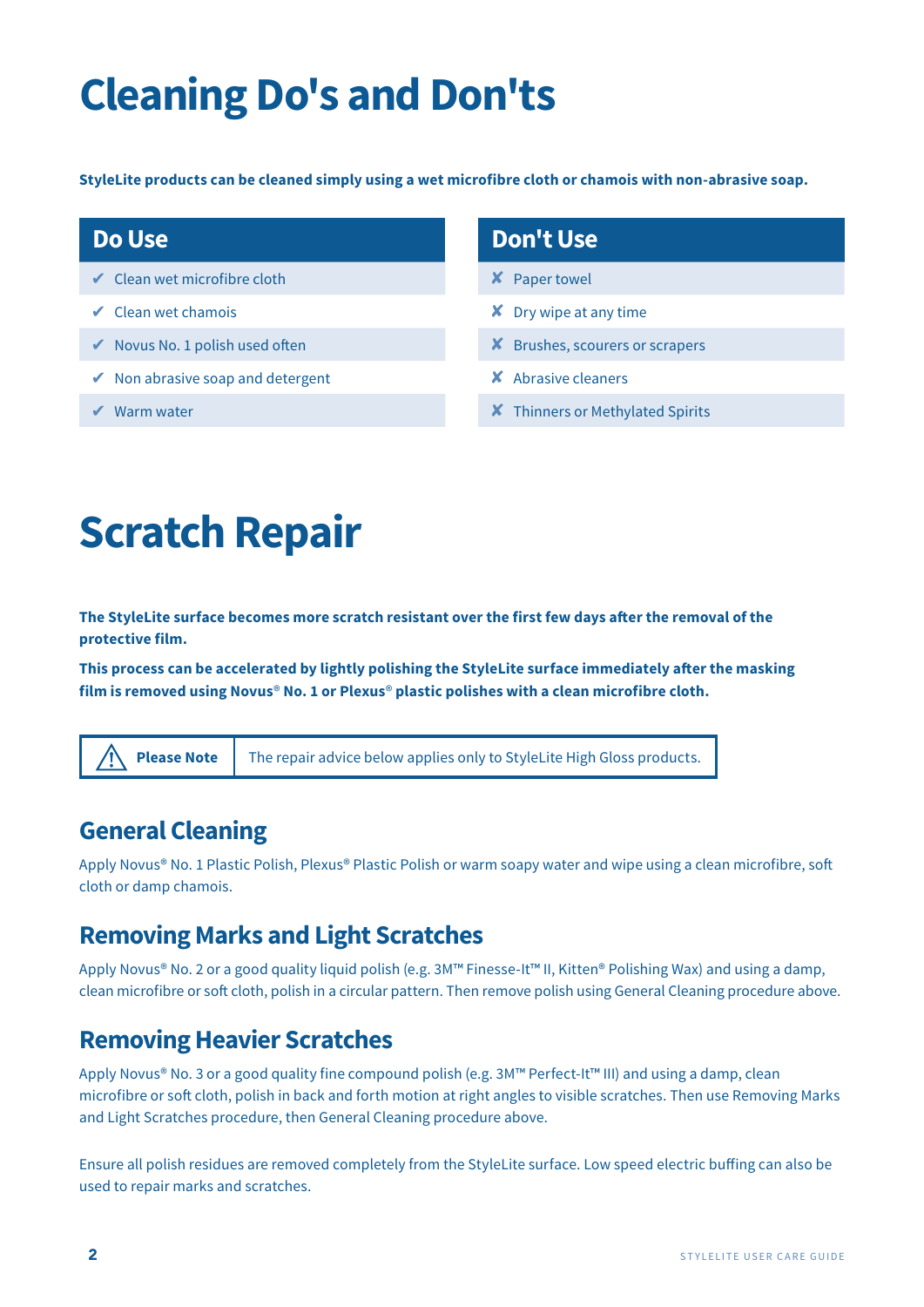### **Environmental Statement**

**StyleLite is a co-extruded, semi-rigid thermoplastic polymer sheet, which is intended as a lamination material suitable for bonding to a wide variety of substrates including E Zero MDF.** 

StyleLite consists of an ABS (acrylonitrile butadiene styrene) coloured layer, which is permanently fused with a clear ultra high gloss Acrylic (Poly Methyl Methacrylate) top layer. StyleLite polymer sheet is an inert material and does not release any emissions to the environment during manufacture or in use. StyleLite is hygienic and does not promote bacterial growth or transmission.

All the colour pigments used in StyleLite sheet do not contain heavy metals such as lead or cadmium.

StyleLite offers significant environmental advantages compared with other high gloss finishes. StyleLite manufacture produces no VOCs unlike two pack spray paint, and StyleLite can be recycled.

StyleLite recommended lamination adhesive systems include water based EVAs and PUR reactive hot melts. Neither system emits any volatiles during the lamination process or during the life of the finished board products.

StyleLite polymer sheet can be treated as ABS for recycling purposes and falls under the Styrene group of polymers. StyleLite can be removed from the substrate by passive immersion in water. StyleLite sheet can then be recycled using mechanical means by grinding and pelletising for reuse in a multitude of extruded or injection moulded products.

The StyleLite sheet material recycling process only consumes around 15% of the original energy consumption required to manufacture the initial sheet material.

StyleLite can be cleaned and maintained using warm soapy water, and does not require the use of harsh or volatile chemicals. StyleLite can be refinished in situ many times and will remain functional for many years.

StyleLite is wholly manufactured under the EGR Environmental Management System, which has been independently accredited to ISO 14001.

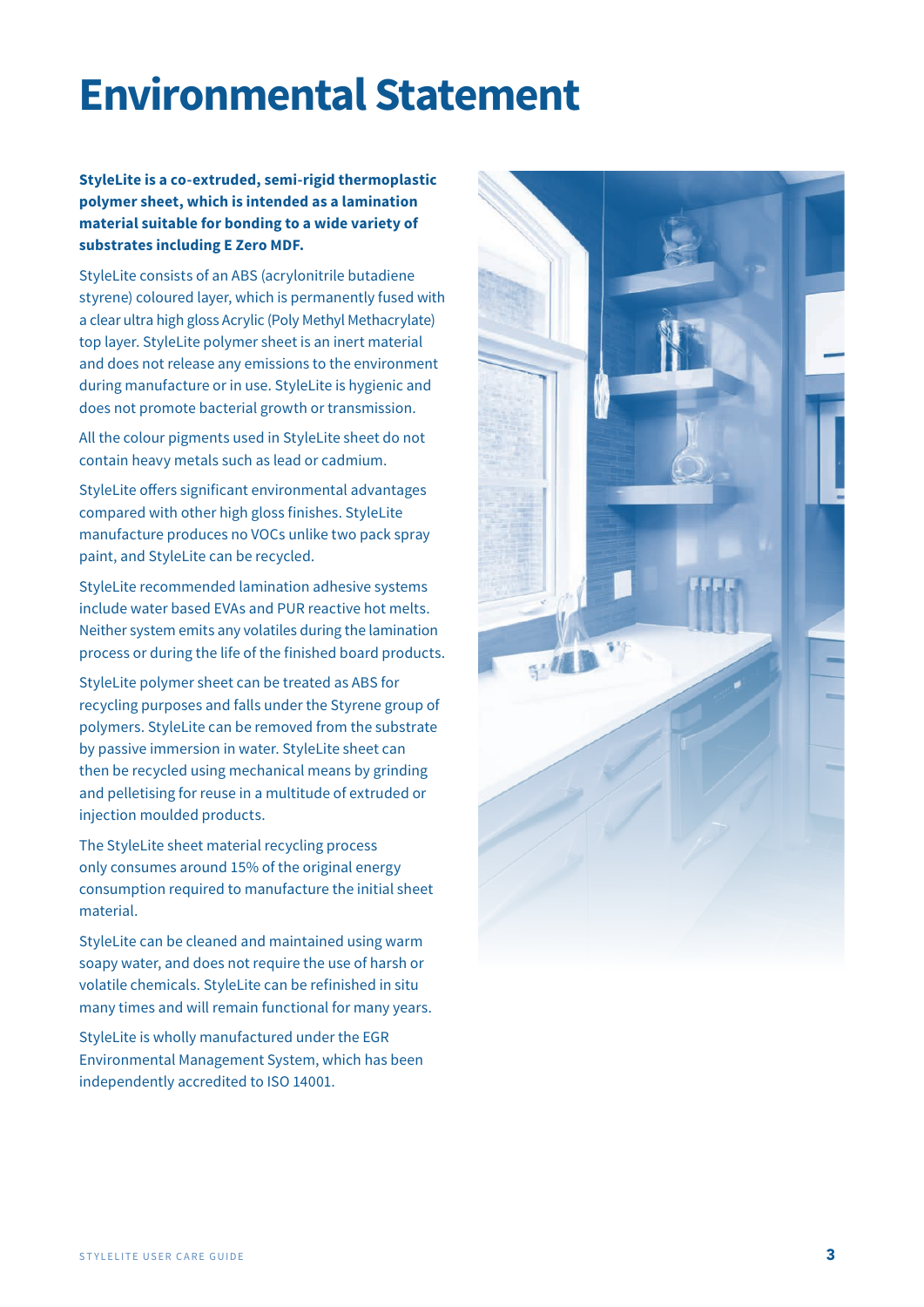### **StyleLite 10 Year Indoor Warranty**

**StyleLite board is designed and manufactured as a decorative finish for indoor vertical surfaces applications only.** 

**StyleLite is warranted for a period of 10 years from the date of sale of the Product by EGR to the original purchaser. EGR warrants the Product against faulty materials and processing subject to the terms, conditions and exclusions contained within this warranty document.** 

**Should a valid warranty claim be made, EGR will provide replacement board and or a refund based on 100% of the original purchase price for the first 2 years and then a reducing value of the original purchase price of 10% per year after the first 2 years.**

EGR warrants that the StyleLite board when installed and used according the EGR recommendations will be:

- compliant with the StyleLite Board specification for visible defects
- permanently bonded under normal indoor conditions
- $\rightarrow$  free of colour change from the original colour supplied beyond a Delta E of 3.0 measured by reflection using a calibrated spectrophotometer
- flatness when correctly installed < 2.5 mm per 1000 mm in any direction
- ► of a gloss level above 85% measured at 60 degrees

In the event that a valid warranty claim is made to EGR's satisfaction, then EGR will, at its option, either repair the Product at EGR's premises or on site or provide replacement Product in a manner that EGR considers reasonable. If requested, EGR will compensate the purchaser to a reasonable labour charge, necessary for the repair or replacement of StyleLite board.

EGR will not be liable for any other consequential loss or damage whatsoever and however arising out of or in connection with the supply, performance or removal of the Product, including (but not limited to) any indirect or consequential loss including, without limitation, loss of profit, loss of revenue, loss of contract, loss of goodwill or increased cost of workings, even if due to the negligence of EGR or any of its approved distributors, employees or agents.

This warranty does not extend to fair wear and tear, delamination, warpage or surface damage of the Product, which in EGR's opinion directly or indirectly arise from or are due to:

- a. **Defects** are either insubstantial or insignificant; or
- b. **Physical abuse,** misuse, accidents, improper maintenance, normal 'wear and tear', scratches, scuffs, burns, stains, wipe marks on darker colour surfaces; or
- c. **Variation in colour,** pattern, shade of material against the sample material, display/s and/or printed illustrations due to general fading, discolouration or damage due to direct and indirect light (exposure to direct sunlight should be avoided); or
- d. **Water damage,** including damage from steam, excessive moisture or flooding;
- e. **Heat damage,** due to incorrect installation or use of the Product adjacent to ovens or hotplates or other high heat sources, including deformation, cracking, discolouration and scorching;
- f. **Heavy weight or impact,** placing heavy objects on the Product; applying substantial weight to the Product, including by standing, sitting or lying on the Product; or applying excessive impact to or mishandling the Product, including the impact caused by objects scraped along, thrown or dropped on to the Product's surface;
- g. **Chemical damage,** exposing the Product to acidic or corrosive materials, cosmetics and chemicals such as dyes, solvents, bleach, inks, acetone, denture cleaner and photo developing fluid;
- h. **Using inappropriate household cleaning products,** such as, abrasive powder and cream cleansers;
- i. **Failure to clean or maintain as recommended**
- j. **Structural design, installation or movement,**  affecting where the Product has been installed, causing twisting, warping, bowing, cupping or shrinkage of the Product;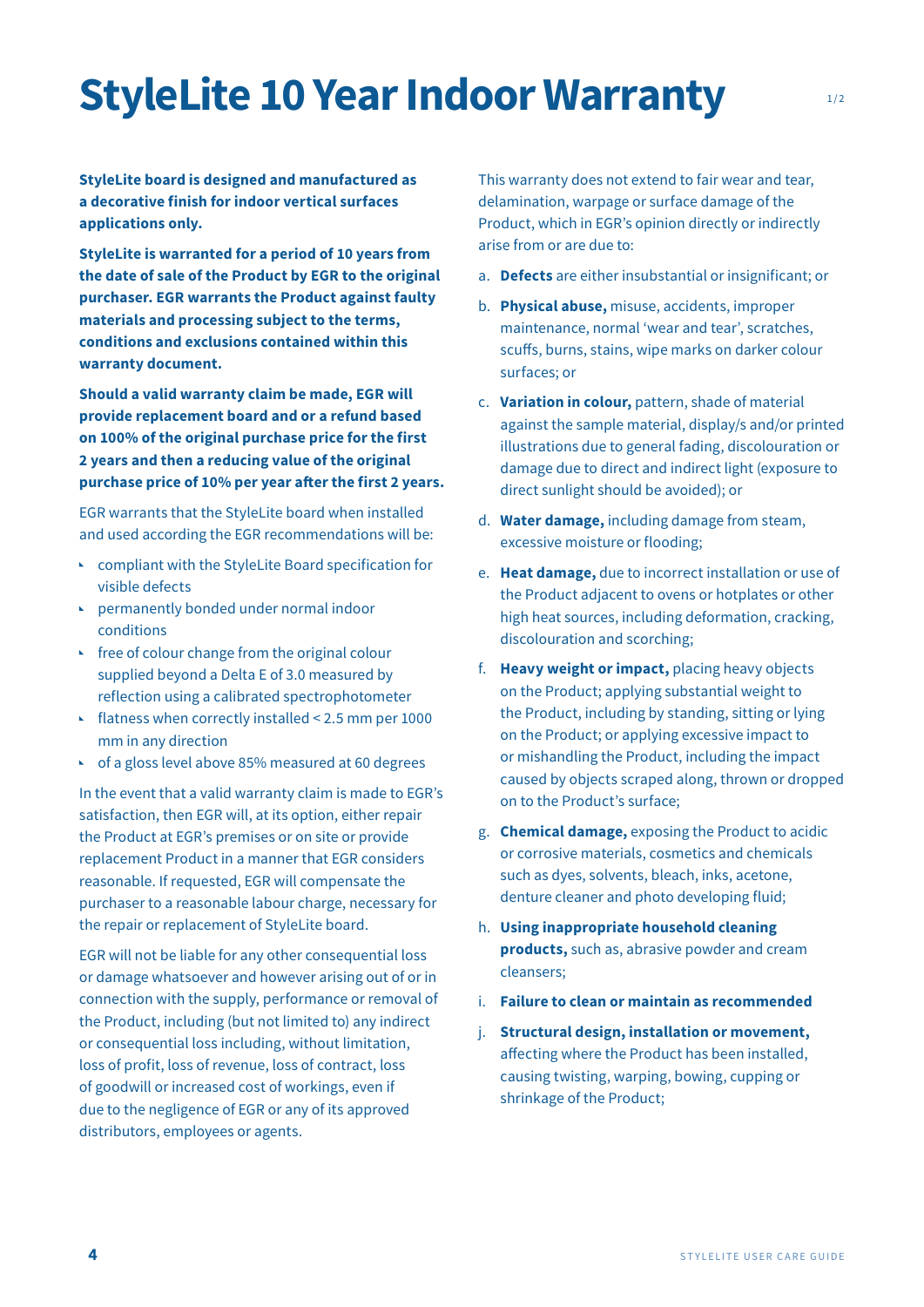## **StyleLite 10 Year Indoor Warranty** 2/2

- k. **Incorrect installation,** failure to follow the recommended fabrication and installation instructions and use of the Product;
- l. **Inappropriate use,** including use of the Product on, horizontal surfaces or outdoors;

For a warranty claim to be validated the affected board may be required to be returned to EGR for evaluation.

EGR reserves the right to undertake independent investigations into the cause of any warranty claim.

Warranty claims shall only be considered if the following conditions have been met:

- 1. It can be proven that the board has been used according to EGR recommendations for interior or commercial use.
- 2. EGR been made aware of the fault within seven days of receipt / inspection
- 3. The invoice from the supplier of the board can be produced. The invoice should show the name and address of the customer, the purchase date, the complete product description and the total quantity of the purchased board.

This warranty does not cover any other products used in conjunction to or installed with Stylelite.

This warranty only applies to the original purchaser and is non transferable.

This warranty document and other statements contained in this document or other documents given to you do not exclude, restrict or modify the application of any term implied into this warranty by statute, provided that (to the extent any statutory provision permits EGR to limit its liability for a breach of an implied condition or warranty), EGR's liability for such breach is limited to the payment of the cost of replacing the Product or acquiring an equivalent Product or repairing the Product.

The obligations of EGR under this warranty are limited to those set out and this warranty is expressly instead of all other warranties, express or implied, including any implied warranty of merchantability or fitness for a particular purpose and not withstanding any course of dealing between the parties or custom and usage in the trade to the contrary.

This warranty becomes valid only when EGR has been paid in full for all product used.

This warranty applies only to Products sold by EGR or any of its approved Distributors. "EGR" means Oakmoore Pty Ltd (ABN 13 056 159 570) for Products sold in Australia.

Rev C — 20.02.2015